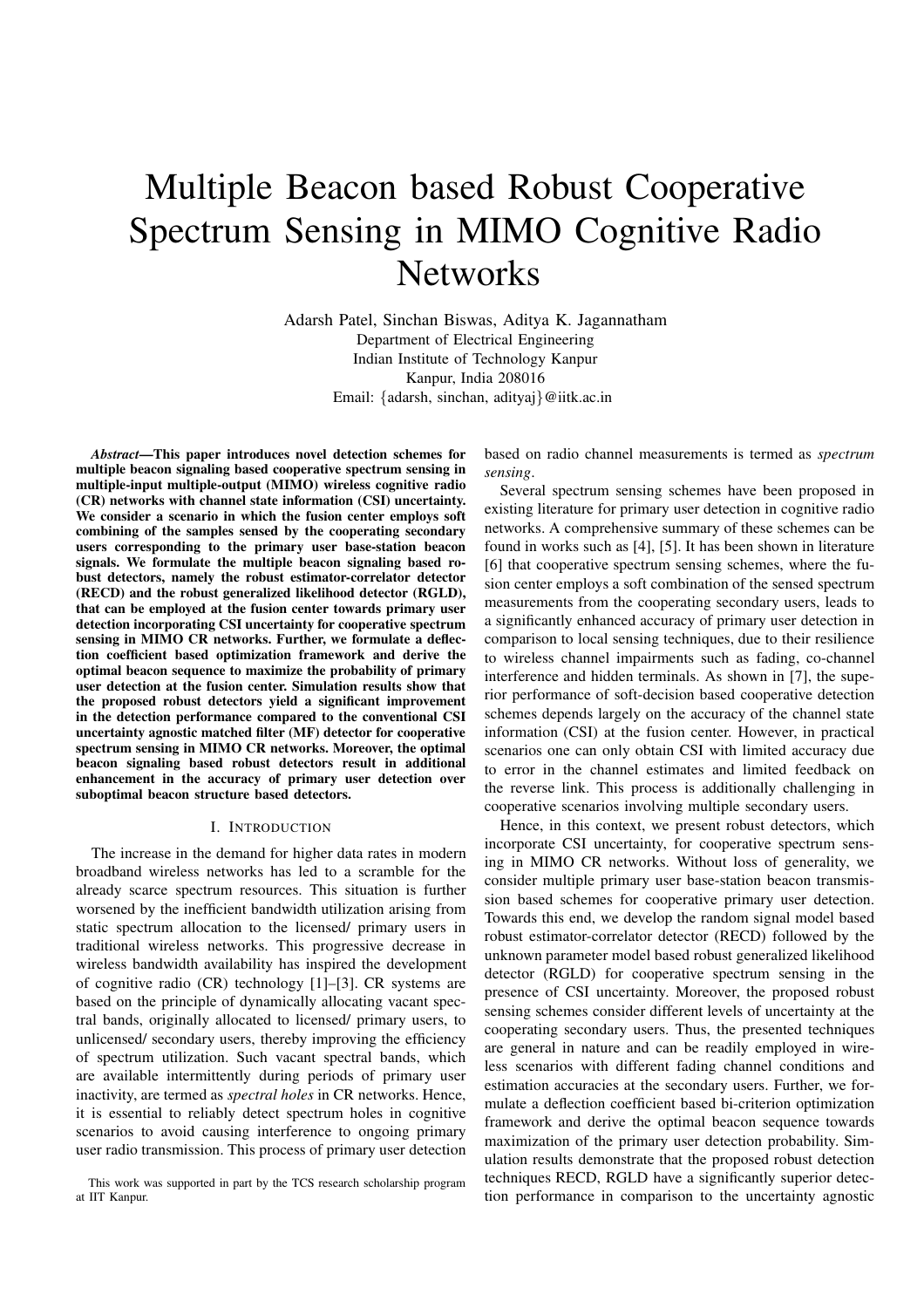

Fig. 1. (a) Cognitive Radio (CR) Network with active and inactive primary users and sensing secondary users, (b) Secondary users cooperate to convey the sensed data to the fusion center for primary user detection.

matched filter (MF) detector. This accuracy of detection is shown to be further enhanced by the employment of the optimal primary user base-station beacon sequence.

The paper is organized as follows. Section II describes the system model for MIMO CR networks with multiple secondary users followed by the description of uncertainty model considered for the channel estimates. In section III we formulate the proposed RGLD and RECD detectors for cooperative spectrum sensing scenario. Section IV describes a framework to construct the optimal beacon sequence for cooperative spectrum sensing scenarios. Further, simulation results are presented in section V and we conclude with sectionVI.

#### II. SYSTEM MODEL

Consider a cooperative spectrum sensing scenario in a CR network with a primary user base-station, fusion center and N cooperating secondary users. Further, we assume a multi-user multiple-input multiple-output (MIMO) wireless CR network with  $N_t$  transmit antennas at the primary user base-station and  $N_r$  receive antennas at each of the cooperating secondary users. The baseband system model for the scenario described above at the  $n^{th}$  sampling instant is given as,

$$
\mathbf{y}_{i}\left(n\right) = \mathbf{H}_{i}\mathbf{x}\left(n\right) + \mathbf{w}_{i}\left(n\right),\,
$$

where  $y_i(n) \in \mathbb{C}^{N_r \times 1}$  is the received signal vector at the  $i^{th}$  secondary user corresponding to the primary user basestation broadcast beacon signal  $\mathbf{x}(n) \in \mathbb{C}^{N_t \times 1}$  and the vector  $w_i(n) \in \mathbb{C}^{N_r \times 1}$  is the additive spatio-temporally white Gaussian noise at the  $i^{th}$  secondary user with covariance  $\mathbf{R} = \mathbf{E} \left\{ \mathbf{w}_i(n) \mathbf{w}_i^H(n) \right\} = \sigma^2 \mathbf{I}_{N_r}$ . Each  $\mathbf{H}_i \in \mathbb{C}^{N_r \times N_t}$ ,  $1 \leq i \leq N$ , is the MIMO wireless fading channel matrix, where the element  $h_i (r, t)$  of the channel matrix denotes the flat-fading channel coefficient between the  $t^{th}$  transmit antenna of the primary user base-station and the  $r^{th}$  receive antenna of the  $i^{th}$  secondary user. The concatenated channel matrix  $\mathbf{H} \in \mathbb{C}^{NN_r \times N_t}$  corresponding to the multi-user scenario with N cooperating secondary users can be obtained as,

$$
\mathbf{H} = \left[ \begin{array}{c} \mathbf{H}_1 \\ \mathbf{H}_2 \\ \vdots \\ \mathbf{H}_N \end{array} \right].
$$

We consider a scenario in which each secondary user senses the beacon signal broadcast by the primary user base-station and transmits the sensor observations to the fusion center. This is schematically shown in Fig.1. Upon receiving the measurements from each of the secondary users, the fusion center collectively processes the received data to detect the presence/ absence of the primary user. Hence, for the system described above, the stacked fusion center signal  $y(n)$  =  $\left[\mathbf{y}_1^T(n), \mathbf{y}_2^T(n), \ldots, \mathbf{y}_N^T(n)\right]^T \in \mathbb{C}^{NN_r \times 1}$  corresponding to the broadcast beacon signal  $\mathbf{x}(n)$  can be described as,

$$
\mathbf{y}(n) = \mathbf{H}\mathbf{x}(n) + \mathbf{w}(n), \qquad (1)
$$

where  $\mathbf{w}(n) = \left[\mathbf{w}_1^T(n), \mathbf{w}_2^T(n), \dots, \mathbf{w}_N^T(n)\right]^T \in \mathbb{C}^{NN_r \times 1}$ is the concatenated noise vector corresponding to  $N$  secondary users. In practical wireless scenarios it is significantly challenging to obtain accurate CSI due to the fast fading nature of the radio channel. Further, the channel estimates thus obtained are accurate only for a short coherence time interval due to the mobility of the wireless users. Hence, frequently, it is only possible to obtain a nominal channel estimate  $\hat{H}$  of the exact channel coefficient matrix H. This uncertainty in the available channel estimate  $\hat{H}$  can be modeled as,

$$
\mathbf{H} = \hat{\mathbf{H}} + \mathbf{U},\tag{2}
$$

where the matrix  $\mathbf{U} \in \mathbb{C}^{NN_r \times N_t}$  captures the uncertainty in the channel estimate arising due to the various factors listed above. The uncertainty matrix U can be modeled as  $U =$  $[\mathbf{u}_1, \mathbf{u}_2, \dots, \mathbf{u}_{NN_r}]^H$ , where each row vector  $\mathbf{u}_i^H \in \mathbb{C}^{1 \times N_t}$ ,  $1 \le i \le NN_r$  follows a complex normal distribution, i.e.  $\mathbf{u}_i \sim$  $\mathcal{CN}(\mathbf{0}, \mathbf{R}_{\mathrm{u}})$ , with the uncertainty covariance matrix  $\mathbf{R}_{u}$  =  $E\left\{\mathbf{u}_i \mathbf{u}_i^H\right\}$ . Using (2), the concatenated system model at the fusion center given in (1) can be equivalently formulated as,

$$
\mathbf{y}(n) = (\hat{\mathbf{H}} + \mathbf{U}) \mathbf{x}(n) + \mathbf{w}(n).
$$

In the above described system model at the fusion center for the cooperating secondary users, the signal  $y_j^*(n)$  at the  $j^{th}$ receive antenna can be expressed as,

$$
y_{j}^{*}(n) = \mathbf{x}(n)^{H}(\hat{\mathbf{h}}_{j} + \mathbf{u}_{j}) + w_{j}^{*}(n),
$$

where ()<sup>∗</sup> denotes the complex conjugate and the vectors  $\hat{\mathbf{h}}_j^H \in \mathbb{C}^{1 \times N_t}, 1 \leq j \leq N N_r$  form the rows of the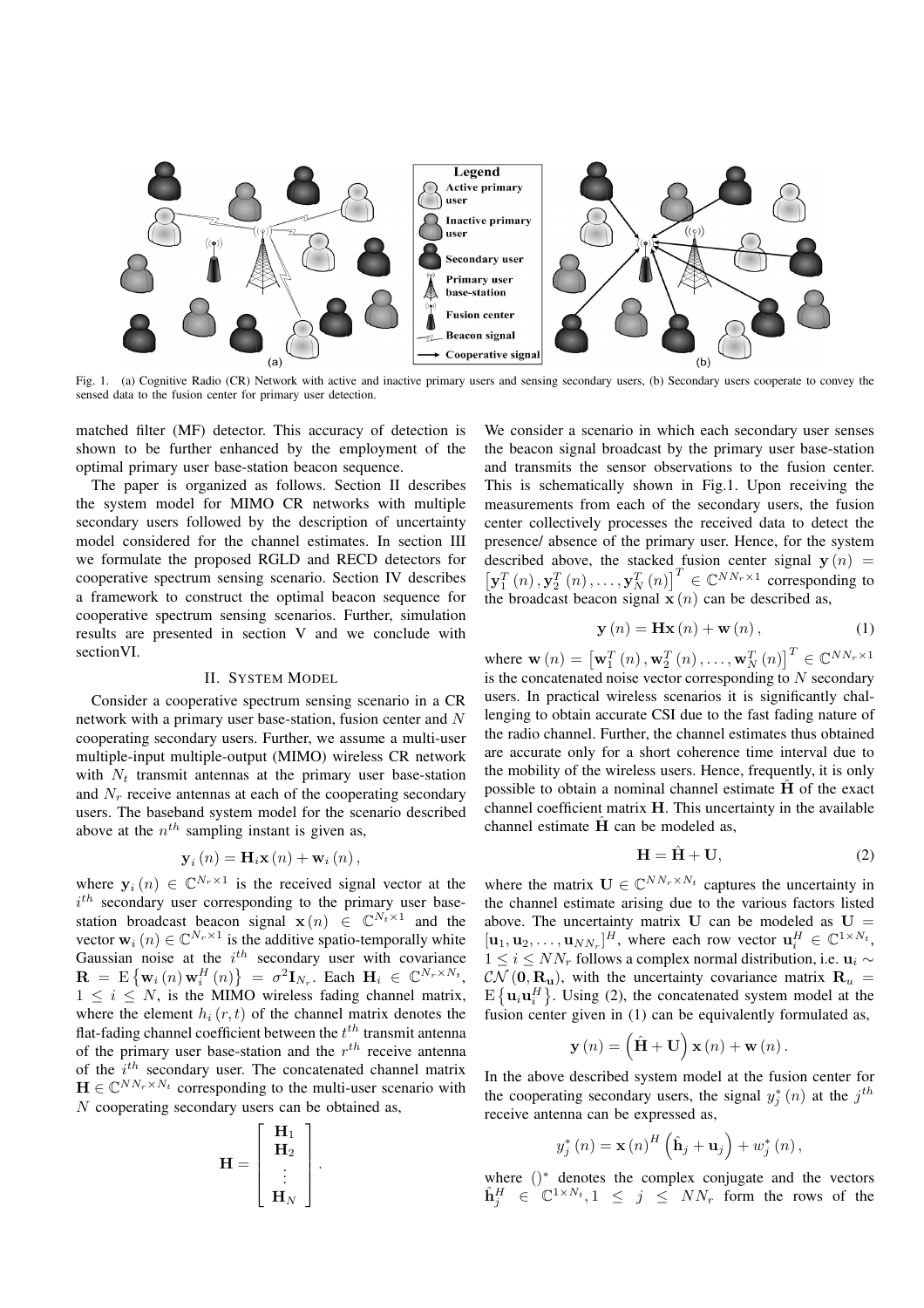concatenated channel estimate  $\hat{\mathbf{H}} = [\hat{\mathbf{h}}_1, \hat{\mathbf{h}}_2, \dots, \hat{\mathbf{h}}_{NN_H}]^H$ . The concatenated fusion center signal at the  $j<sup>th</sup>$  receive antenna corresponding to the L broadcast beacon vectors  $\mathbf{x}(1), \mathbf{x}(2), \dots, \mathbf{x}(L)$  can be equivalently represented as,

$$
\mathbf{y}_{j} = \mathbf{X} \left( \hat{\mathbf{h}}_{j} + \mathbf{u}_{j} \right) + \mathbf{w}_{j}, \qquad (3)
$$

where the concatenated receive vector  $y_j =$  $[y_j(1), y_j(2), \ldots, y_j(L)]^H \in \mathbb{C}^{L \times 1}$  is the signal at the  $j<sup>th</sup>$  receive antenna corresponding to the beacon matrix  $\mathbf{X} = [\mathbf{x}(1), \mathbf{x}(2), \dots, \mathbf{x}(L)]^H \in \mathbb{C}^{\bar{L} \times N_t}$  obtained by concatenating the L beacon symbols. Similarly the concatenated noise vector  $\mathbf{w}_j = [w_j(1), w_j(2), \dots, w_j(L)]^H \in \mathbb{C}^{L \times 1}$ with covariance matrix  $\mathbf{R}_w = \mathbb{E} \left\{ \mathbf{w}_j \mathbf{w}_j^H \right\} = \sigma^2 \mathbf{I}_L$ . We consider a scenario in which the PU base-station transmits a beacon sequence  $\mathbf{x}_k(n) \in \mathbb{C}^{N_t \times 1}$ , for  $1 \leq n \leq L$ . The sequence of L beacon symbols are concatenated to form a beacon matrix  $\mathbf{X}_k = [\mathbf{x}_k(1), \mathbf{x}_k(2), \dots, \mathbf{x}_k(L)]^H \in \mathbb{C}^{L \times N_t}$ for  $k = 0, 1$ , indicating the absence, presence of the primary user signal respectively. It can be seen from (3) that the detection scenario at the  $j<sup>th</sup>$  receive antenna for cooperative spectrum sensing can be equivalently formulated as the binary hypothesis testing problem,

$$
\mathcal{H}_0: \quad \mathbf{y}_j = \mathbf{X}_0 \left( \hat{\mathbf{h}}_j + \mathbf{u}_j \right) + \mathbf{w}_j
$$
\n
$$
\mathcal{H}_1: \quad \mathbf{y}_j = \mathbf{X}_1 \left( \hat{\mathbf{h}}_j + \mathbf{u}_j \right) + \mathbf{w}_j,\tag{4}
$$

where the null hypothesis  $\mathcal{H}_0$  corresponds to the absence of the primary user signal and the alternative hypothesis  $\mathcal{H}_1$  corresponds to the presence of the primary user signal. Next we describe novel detection techniques incorporating CSI uncertainty in cooperative spectrum sensing scenarios, namely the robust estimator-correlator detector (RECD) and the robust generalized likelihood detector (RGLD).

### III. CSI UNCERTAINTY AWARE ROBUST DETECTION **SCHEMES**

#### *A. Robust Estimator-Correlator Detection (RECD)*

In this section we formulate the robust estimator-correlator detector [8] based on the statistical random signal model for the uncertainty in the CSI. The observed vector  $y_j$  described in (4), considering the transmission of the beacon matrices  $X_0 =$  $\mathbf{0}_{L\times N_t}$ ,  $\mathbf{X}_1$  corresponding to the absence and presence of the primary user signal respectively, follows a complex normal distribution described as,

$$
\mathcal{H}_0: \quad \mathcal{CN}\left(\mathbf{0},\mathbf{R}_w\right)\\ \mathcal{H}_1: \quad \mathcal{CN}\left(\mathbf{X}_1\hat{\mathbf{h}}_j,\boldsymbol{\Gamma}\right),
$$

where  $\mathbf{\Gamma} = \mathbf{X}_1 \mathbf{R}_u \mathbf{X}_1^H + \sigma^2 \mathbf{I} \in \mathbb{C}^{L \times L}$  and  $\mathbf{R}_u$  is the uncertainty covariance matrix defined previously. For the scenario described above the joint likelihood ratio corresponding to the concatenated observation matrix  $\mathbf{Y} = [\mathbf{y}_1, \mathbf{y}_2, \dots, \mathbf{y}_{NN_r}] \in$  $\mathbb{C}^{L\times NN_r}$  for the  $N_r$  receive antennas at the N secondary users can be computed as,

$$
L(\mathbf{Y}) = \frac{\prod_{j=1}^{NN_r} p(\mathbf{y}_j; \mathcal{H}_1)}{\prod_{j=1}^{NN_r} p(\mathbf{y}_j; \mathcal{H}_0)},
$$
  
= 
$$
\frac{\prod_{j=1}^{NN_r} \exp\left(-(\mathbf{y}_i - \mathbf{X}_1 \hat{\mathbf{h}})\right)^H \mathbf{\Gamma}^{-1} (\mathbf{y}_i - \mathbf{X}_1 \hat{\mathbf{h}})\right)}{\prod_{j=1}^{NN_r} \exp(-\mathbf{y}_i^H \mathbf{R}_w^{-1} \mathbf{y}_i)}.
$$

Simplifying the joint likelihood ratio obtained above, the RECD test statistic for robust cooperative spectrum sensing incorporating uncertainty in the estimate of the channel matrix can be formulated as,

$$
T_{\text{RECD}}(\mathbf{Y}) = \sum_{j=1}^{NN_r} \left( \mathbf{y}_j^H \mathbf{\Gamma}^{-1} \mathbf{X} \hat{\mathbf{h}}_j + \frac{1}{2} \mathbf{y}_j^H \mathbf{R}_w^{-1} \mathbf{X} \mathbf{R}_u \mathbf{X}^H \mathbf{\Gamma}^{-1} \mathbf{y}_j \right).
$$
 (5)

Based on the Neyman-Pearson criterion, the optimal detector that maximizes the probability of detection  $P_D$  for a given rate of false alarm  $P_{FA}$  is given as

$$
T_{\text{RECD}}(\mathbf{Y}) \underset{\mathcal{H}_0}{\overset{\mathcal{H}_1}{\gtrless}} \gamma,
$$

where we decide in favour of alternative hypothesis  $\mathcal{H}_1$  and the null hypothesis  $\mathcal{H}_0$  corresponding to the presence/ absence of the primary user depending on whether the obtained test statistic  $T_{\text{RECD}}(\mathbf{Y})$  (5) is greater/ lesser than the threshold  $\gamma$ . The uncertainty aware robust estimator-correlator detector proposed above for cooperative spectrum sensing scenarios has a superior performance compared to the uncertainty agnostic matched filter detector because of the fact that the RECD has the ability to exploit the statistical information in the channel uncertainty.

#### *B. Robust Generalized Likelihood Detection (RGLD)*

In this section we employ the generalized likelihood ratio test (GLRT) framework to develop the RGLD test for cooperative spectrum sensing with CSI uncertainty. Consider the alternative hypothesis  $\mathcal{H}_1$  corresponding to the presence of the primary user. Let the vector  $\mathbf{r}_j$  be defined as  $\mathbf{r}_j = \mathbf{y}_j - \mathbf{X}_1 \hat{\mathbf{h}}_j$ . Thus, the cooperative scenario described in  $(3)$  for the  $L$ concatenated sensed samples corresponding to the  $j<sup>th</sup>$  receive vector of the total  $NN_r$  secondary user observation vectors can be equivalently derived as,

$$
\mathbf{r}_{j} = \mathbf{X}_{1}\mathbf{u}_{j} + \mathbf{w}_{j},
$$
\n
$$
= \underbrace{\begin{bmatrix} \mathbf{X}_{1} & \mathbf{I}_{L} \end{bmatrix}}_{\mathbf{A}} \underbrace{\begin{bmatrix} \mathbf{u}_{j} \\ \mathbf{w}_{j} \end{bmatrix}}_{\mathbf{z}_{j}},
$$
\n(6)

where  $\mathbf{z}_j = \left[\mathbf{u}_j^T, \mathbf{w}_j^T\right]^T \in \mathbb{C}^{(L+N_t)\times 1}$  denotes the concatenated unknown random vector and  $I_L$  denotes the  $L \times L$ identity matrix. The likelihood of the observation vector  $y_i$ parameterized by  $z_i$  corresponding to the alternative hypothesis  $\mathcal{H}_1$  can be derived as,

$$
p(\mathbf{y}_j; \mathbf{z}_j, \mathcal{H}_1) = \frac{1}{\pi^{L+N_t} |\mathbf{R}_z|} \exp\left(-\mathbf{z}_j^H \mathbf{R}_z^{-1} \mathbf{z}_j\right), \quad (7)
$$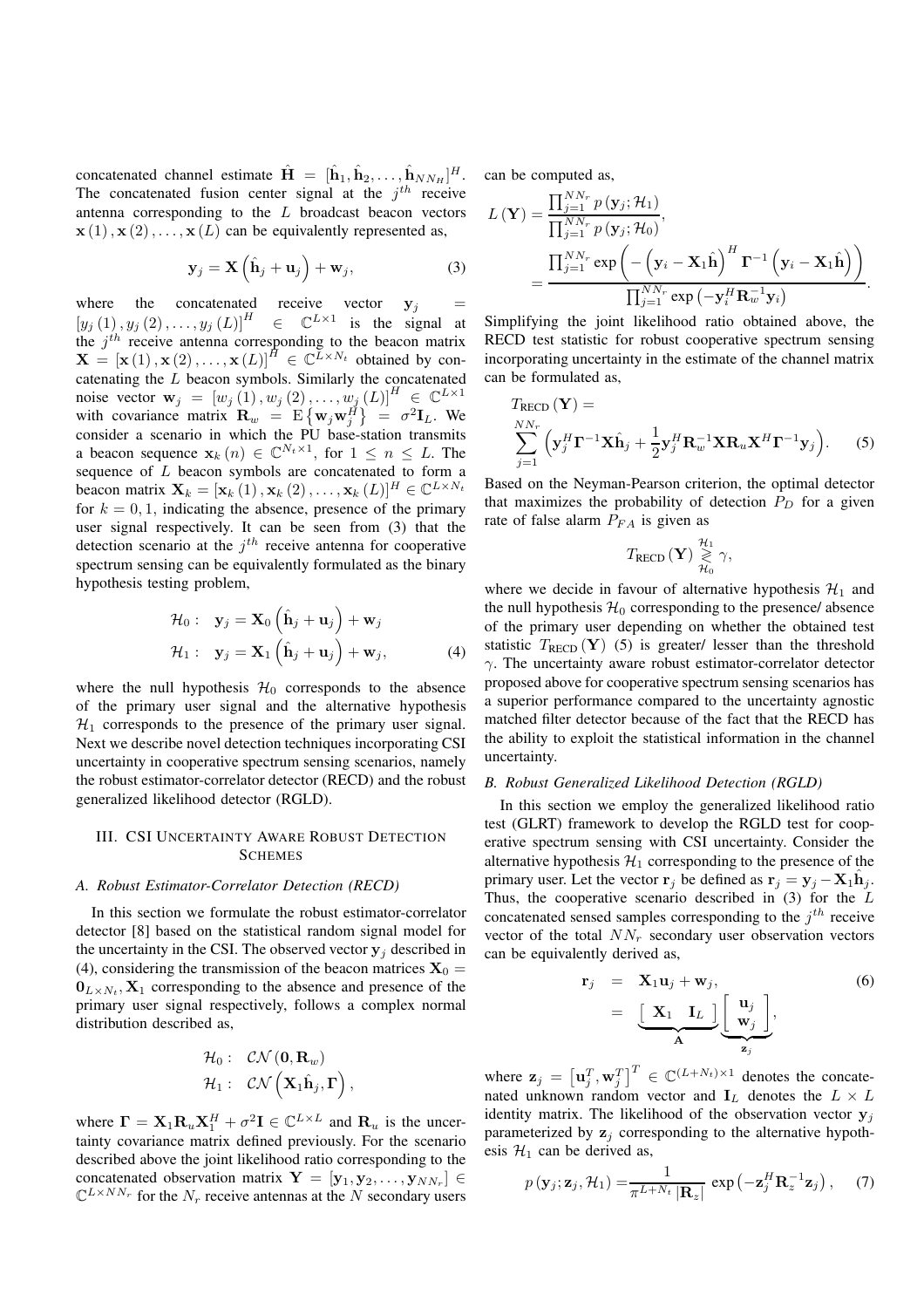where  $\mathbf{R}_z \in \mathbb{C}^{L+N_t \times L+N_t}$  denotes the covariance matrix  $\mathbf{R}_z = \mathbf{E} \{ \mathbf{z}_j \mathbf{z}_j^H \}$  of the random parameter  $\mathbf{z}_j$  and is given as,

$$
\mathbf{R}_z = \left[ \begin{array}{cc} \mathbf{R}_u & \mathbf{0}_{N_t \times L} \\ \mathbf{0}_{L \times N_t} & \mathbf{R}_w \end{array} \right],
$$

and  $|\mathbf{R}_z|$  denotes the determinant of the matrix  $\mathbf{R}_z$ . Now, employing the GLRT framework, one can compute the estimate  $\hat{\mathbf{z}}_j$ , of the parameter vector  $\mathbf{z}_j$  that maximizes the likelihood  $p(\mathbf{y}_i; \mathbf{z}_i, \mathcal{H}_1)$  in (7). It can be readily seen that the problem of maximizing the likelihood can be equivalently formulated as the optimization problem,

$$
\min. \mathbf{z}_{j}^{H} \mathbf{R}_{z}^{-1} \mathbf{z}_{j}, \quad \mathbf{r}_{j} = \mathbf{A} \mathbf{z}_{j}.
$$
 (8)

The estimate  $\hat{\mathbf{z}}_j$  can be obtained as the solution of the standard weighted minimum norm optimization problem above (8) and is given as [9],

 $\mathbf{H}$ 

$$
\hat{\mathbf{z}}_j = \mathbf{R}_z \mathbf{A}^H \left( \mathbf{A} \mathbf{R}_z \mathbf{A}^H \right)^{-1} \mathbf{r}_j.
$$

The test statistic  $T_{RGLD}(\mathbf{Y})$  for the GLRT based RGLD for primary user detection in cooperative spectrum sensing scenarios is given as,

$$
T_{\text{RGLD}}(\mathbf{Y}) = \log \left( \frac{\prod_{j=1}^{NN_r} p(\mathbf{y}_j; \hat{\mathbf{z}}_j, \mathcal{H}_1)}{\prod_{j=1}^{NN_r} p(\mathbf{y}_j; \mathcal{H}_0)} \right),
$$
  

$$
\doteq \sum_{j=1}^{NN_r} -\hat{\mathbf{z}}_j^H \mathbf{R}_z^{-1} \hat{\mathbf{z}}_j + \mathbf{y}_j^H \mathbf{R}_w^{-1} \mathbf{y}_j, \quad (9)
$$

where  $\dot{=}$  denotes an equivalence up to an appropriate constant factor. It can be seen from the simulation results that the RGLD statistic based cooperative primary user detection yields a superior performance in comparison to the uncertainty agnostic matched filter detection. In the next section we formulate the optimization framework to derive the optimal beacon sequence  $X_1$ , which further enhances the performance of the detection schemes presented above.

# IV. OPTIMAL BEACON FORMULATION

Let the vector  $\tilde{\mathbf{r}} = \begin{bmatrix} \mathbf{r}_1^T, \mathbf{r}_2^T, \dots, \mathbf{r}_{NN_r}^T \end{bmatrix}^T$  be obtained by stacking the vectors  $\mathbf{r}_j, 1 \leq j \leq NN_r$  corresponding to the total  $NN_r$  receive antennas in the cooperative spectrum sensing based CR network. Hence the system model described in (6) when concatenated for the total  $NN_r$  receive antennas corresponding to  $N$  secondary users is equivalently given as,

$$
\tilde{\mathbf{r}} = \underbrace{(\mathbf{I}_{NN_r} \otimes \mathbf{X}_1)}_{\tilde{\mathbf{X}}} \text{vec}(\mathbf{U}^H) + \tilde{\mathbf{w}},
$$

where  $\tilde{\mathbf{X}} = (\mathbf{I}_{NN_r} \otimes \mathbf{X}_1) \in \mathbb{C}^{LNN_r \times N_t NN_r}$  and the operator  $\otimes$  denotes the matrix Kronecker product. The vector vec  $(\mathbf{U}^H)$ is the column vector that results from stacking the columns of the uncertainty matrix  $U^H$ . The corresponding uncertainty covariance matrix  $\mathbf{R}_U = \mathbb{E} \left\{ \text{vec} \left( \mathbf{U}^H \right) \left( \text{vec} \left( \mathbf{U}^H \right) \right)^H \right\} =$  $\mathbf{I}_{NN_r} \otimes \mathbf{R}_u$ . Similarly, the concatenated noise vector  $\tilde{\mathbf{w}} =$  $\left[\mathbf{w}_1^T, \mathbf{w}_2^T, \dots, \mathbf{w}_{NN_r}^T\right]^T$  with noise covariance matrix  $\mathbf{R}_{\tilde{w}} =$  $\mathbb{E}\left\{\tilde{\mathbf{w}}\tilde{\mathbf{w}}^H\right\} = \mathbf{I}_{NN_r} \otimes \mathbf{R}_w$ . To determine the optimal beacon

matrix  $X_1$  one needs to maximize the deflection coefficient  $d^2$  (X<sub>1</sub>) for the primary user detection binary hypothesis testing problem [8]. This can be derived as,

$$
d^{2}(\mathbf{X}_{1}) \triangleq \frac{\left\| \mathbf{E}\left\{ \mathbf{Y}; \mathcal{H}_{1} \right\} - \mathbf{E}\left\{ \mathbf{Y}; \mathcal{H}_{0} \right\} \right\|_{2}^{2}}{\operatorname{tr}(\operatorname{cov}\left\{ \mathbf{Y}; \mathcal{H}_{1} \right\})} = \frac{\left\| \tilde{\mathbf{X}} \operatorname{vec}\left( \hat{\mathbf{H}}^{H} \right) \right\|_{2}^{2}}{\operatorname{tr}\left( \tilde{\mathbf{X}} \mathbf{R}_{U} \tilde{\mathbf{X}}^{H} + \mathbf{R}_{\tilde{w}} \right)}, = \frac{1}{NN_{r}} \frac{\sum_{j=1}^{NN_{r}} \left\| \mathbf{X}_{1} \hat{\mathbf{h}}_{j} \right\|_{2}^{2}}{\operatorname{tr}\left( \mathbf{X}_{1} \mathbf{R}_{u} \mathbf{X}_{1}^{H} + \mathbf{R}_{w} \right)},
$$

where  $E \{Y; \mathcal{H}_0\}$  and  $E \{Y; \mathcal{H}_1\}$  denote the expected value of the observation vector Y under the null hypothesis  $\mathcal{H}_0$ and alternative hypothesis  $\mathcal{H}_1$  respectively and cov  $(\mathbf{Y}; \mathcal{H}_1)$ denotes the covariance of  $Y$  under the alternative hypothesis  $\mathcal{H}_1$ . Hence, the optimization framework for the optimal beacon matrix  $X_1$  that maximizes the performance of the detector for cooperative spectrum sensing scenarios, can be formulated as,

$$
\begin{aligned}\n\max. \quad & \sum_{j=1}^{NN_r} \left\| \mathbf{X}_1 \hat{\mathbf{h}}_j \right\|_2^2 - \lambda \left( NN_r \right) \, \text{tr} \left( \mathbf{X}_1 \mathbf{R}_u \mathbf{X}_1^H + \mathbf{R}_w \right) \\
\text{s.t.} \quad & \text{tr} \left( \mathbf{X}_1 \mathbf{X}_1^H \right) \le P_0,\n\end{aligned} \tag{10}
$$

where  $\lambda$  is a non-negative constant and  $P_0$  is the total transmit beacon power. The above optimization framework is a bi-criterion optimization problem where the choice of the constant  $\lambda$  allows a tradeoff between the uncertainty variance and the separation between the two hypothesis vectors. The optimization problem defined in (10) can equivalently be reduced to,

$$
\begin{array}{ll}\n\text{max.} & \text{tr}\left(\mathbf{X}_1 \mathbf{W} \mathbf{X}_1^H\right) \\
\text{s.t.} & \text{tr}\left(\mathbf{X}_1 \mathbf{X}_1^H\right) \le P_0,\n\end{array} \tag{11}
$$

where  $\mathbf{W} = \sum_{j=1}^{NN_r} \left( \mathbf{h}_j \mathbf{h}_j^H \right) - \lambda N N_r \mathbf{R}_u$ . The solution of the above optimization problem can be readily seen to be given by aligning each beacon vector  $x(i)$ ,  $1 \le i \le L$ , along the principal eigenvector of W corresponding to the largest eigenvalue. In the next section we present simulation results to validate the performance of the proposed detection schemes towards cooperative spectrum sensing based primary user detection in CR networks.

#### V. SIMULATION RESULTS

We consider a wireless MIMO scenario in which the primary user base-station has  $N_t = 2$  transmit antennas and each of the N secondary users has  $N_r = 2$  receive antennas. The beacon signal vector corresponding to the null hypothesis  $\mathcal{H}_0$ , alternate hypothesis  $\mathcal{H}_1$  are  $\mathbf{x}_0(n)$ ,  $\mathbf{x}_1(n)$ respectively for  $1 \leq n \leq L$  where  $\mathbf{x}_0(n) = \mathbf{0}_{2 \times 1}$ . Hence the beacon matrices  $X_0, X_1 \in \mathbb{C}^{2 \times L}$ . Initially we choose the beacon matrix  $X_1$  as orthogonal. We model different levels of uncertainty by varying  $\sigma_u^2$  in the uncertainty covariance matrix  $\mathbf{R}_u = \sigma_u^2 \mathcal{D}\left([1,0.9]\right)$ , where  $\mathcal{D}\left(\mathbf{a}\right)$  denotes the diagonal matrix